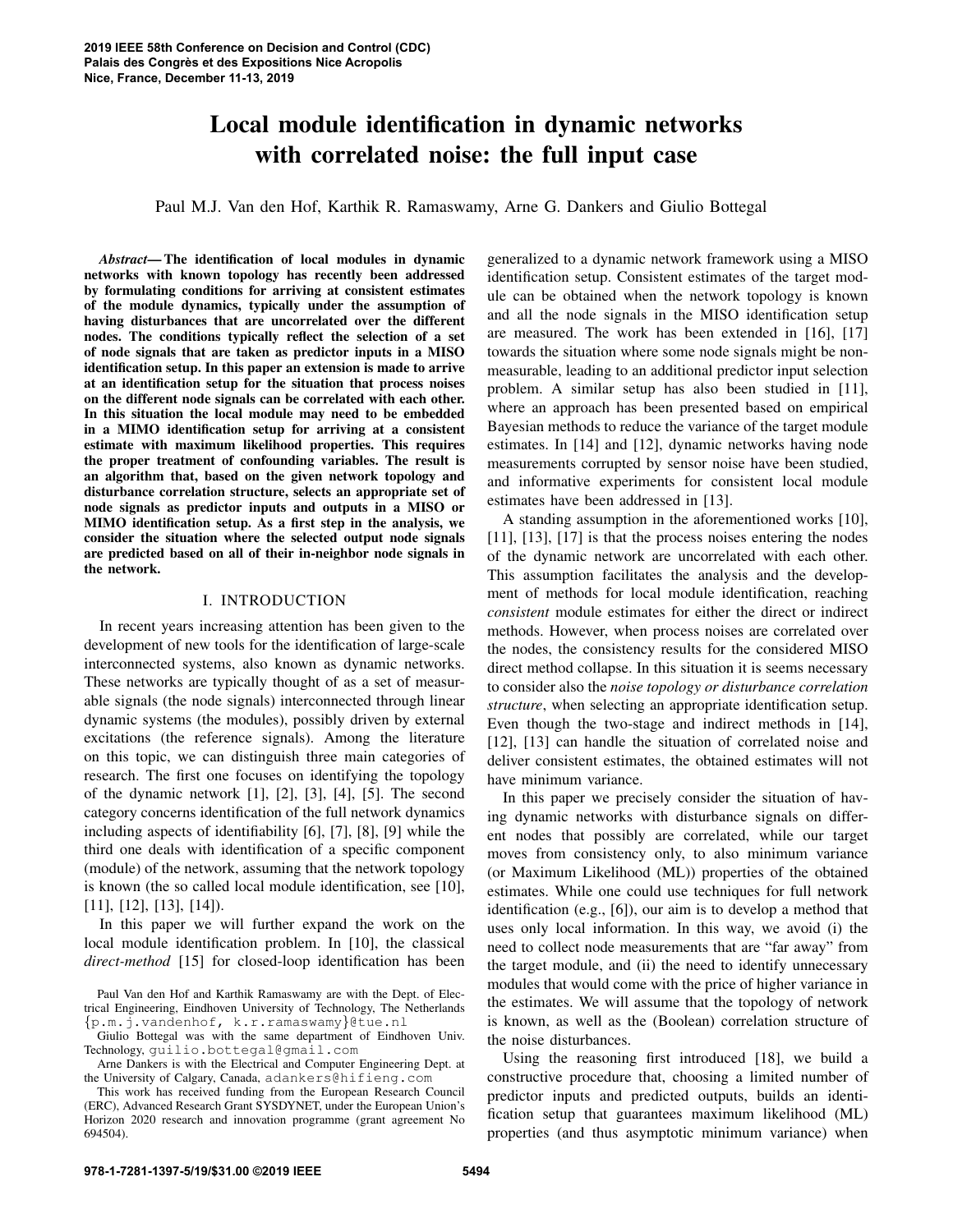applying a direct prediction error identification method. In this situation we have to deal with so-called *confounding variables* (see e.g. [18], [19]), that is, unmeasured variables that directly or indirectly influence both the predicted output and the predictor inputs, and lead to lack of consistency. A direct influence, caused by correlated process noise, can be treated by adding predicted outputs to our identification setting, while an indirect influence, caused by unmeasured nodes, can be resolved by adding predictor inputs. In this paper, we restrict our attention to the situation where all the nodes that are in-neighbors of predicted outputs are measured, which we refer to as the *full input case*.

This paper is organized as follows. In section II, the dynamic network setup is defined. Section III provides a summary of available results from the existing literature. Confounding variables are discussed in, and Section V provides an algorithm for selecting the node signals in the identification setup. This setup is then analyzed in Section VI, and the main results are provided in Section VII. The paper is concluded with two illustrative examples. The proofs of all results are collected in the extended report [20].

#### II. NETWORK AND IDENTIFICATION SETUP

Following the basic setup of [10], a dynamic network is built up out of L scalar *internal variables* or *nodes*  $w_j$ ,  $j =$  $1, \ldots, L$ , and K *external variables*  $r_k$ ,  $k = 1, \ldots K$ . Each internal variable is described as:

$$
w_j(t) = \sum_{\substack{l=1\\l \neq j}}^L G_{jl}(q)w_l(t) + r_j(t) + v_j(t)
$$
 (1)

where  $q^{-1}$  is the delay operator, i.e.  $q^{-1}w_j(t) = w_j(t-1)$ ;

- $G_{jl}$  are proper rational transfer functions, referred to as *modules*.
- $\bullet$   $r_i$  are *external variables* that can directly be manipulated by the user and that may or may not be present; if  $r_j$  is not present it is replaced by  $r_j = 0$ .
- $v_j$  is *process noise*, where the vector process  $v =$  $[v_1 \cdots v_L]^T$  is modelled as a stationary stochastic process with rational spectral density  $\Phi_{\nu}(\omega)$ , such that there exists a white noise process  $e := [e_1 \cdots e_L]^T$ , with covariance matrix  $\Lambda > 0$  such that  $v(t) = H(q)e(t)$ , where  $H$  is square, stable, monic and minimum-phase. The situation of correlated noise refers to the case that  $\Phi_{v}(\omega)$  and H are non-diagonal, while we assume that we know a priori which entries of  $\Phi_v$  are nonzero.

We will assume that the standard regularity conditions on the data are satisfied that are required for convergence results of prediction error identification method<sup>1</sup>.

When combining the L node signals we arrive at the full

network expression

$$
\begin{bmatrix} w_1 \\ w_2 \\ \vdots \\ w_L \end{bmatrix} = \begin{bmatrix} 0 & G_{12} & \cdots & G_{1L} \\ G_{21} & 0 & \ddots & \vdots \\ \vdots & \ddots & \ddots & G_{L-1} \\ G_{L1} & \cdots & G_{L} & L-1 & 0 \end{bmatrix} \begin{bmatrix} w_1 \\ w_2 \\ \vdots \\ w_L \end{bmatrix} + \begin{bmatrix} r_1 \\ r_2 \\ \vdots \\ r_K \end{bmatrix} + H \begin{bmatrix} e_1 \\ e_2 \\ \vdots \\ e_L \end{bmatrix}
$$

which results in the matrix equation:

$$
w = Gw + r + He.
$$
 (2)

The identification problem to be considered is the problem of identifying one particular module  $G_{ii}(q)$  on the basis of a subset of measured variables  $w$ , and possibly  $r$ .

Let us define  $\mathcal{N}_j$  as the set of node indices k such that  $G_{jk} \neq 0$ , i.e. the node signals in  $\mathcal{N}_j$  are the in-neighbors of the node signal  $w_j$ . Let  $\mathcal{D}_j$  denote the set of indices of the internal variables that are chosen as predictor inputs. Let  $\mathcal{Z}_i$  denote the set of indices not in  $\{j\} \cup \mathcal{D}_i$ , i.e.  $\mathcal{Z}_j = \{1, \ldots, L\} \setminus \{\{j\} \cup \mathcal{D}_j\}.$  Let  $w_{\mathcal{D}}$  denote the vector  $[w_{k_1} \cdots w_{k_n}]^T$ , where  $\{k_1, \ldots, k_n\} = \mathcal{D}_j$ . Let  $r_{\mathcal{D}}$  denote the vector  $[r_{k_1} \cdots r_{k_n}]^T$ , where  $\{k_1, \ldots, k_n\} = \mathcal{D}_j$ , and where the  $\ell$ th entry is zero if  $r_\ell$  is not present in the network. The vectors  $w_z$ ,  $v_p$ ,  $v_z$  and  $r_z$  are defined analogously. The ordering of the elements of  $w<sub>D</sub>$ ,  $v<sub>D</sub>$ , and  $r<sub>D</sub>$  is not important, as long as it is the same for all vectors. The transfer function matrix between  $w_p$  and  $w_j$  is denoted  $G_{jp}^0$ . The other transfer function matrices are defined analogously. To illustrate the notation, consider the network sketched in Figure 1, and let module  $G_{21}^0$  be the target module for identification.



Fig. 1. Example network

Then  $j = 2$ ,  $i = 1$ ;  $\mathcal{N}_j = \{1, 4\}$ . If we choose the set of predictor inputs as  $\mathcal{D}_j = \mathcal{N}_j$ , then the set of remaining (nonmeasured) signals, becomes  $\mathcal{Z}_j = \{3, 5, 6\}.$ 

By this notation, the network equation (2) is rewritten as:

$$
\begin{bmatrix} w_j \\ w_p \\ w_z \end{bmatrix} = \begin{bmatrix} 0 & G_p^0 & G_{jz}^0 \\ G_{pj}^0 & G_{pp}^0 & G_{pz}^0 \\ G_{zj}^0 & G_{zp}^0 & G_{zz}^0 \end{bmatrix} \begin{bmatrix} w_j \\ w_p \\ w_z \end{bmatrix} + \begin{bmatrix} v_j \\ v_p \\ v_z \end{bmatrix} + \begin{bmatrix} r_j \\ r_p \\ r_z \end{bmatrix},
$$
(3)

where  $G_{\text{DD}}^0$  and  $G_{\text{ZZ}}^0$  have zeros on the diagonal.

Identification of module  $G_{ji}^0$  can now be done by selecting  $\mathcal{D}_j$  such that  $i \in \mathcal{D}_j$ , and subsequently estimating a multipleinput single output model for the transfer functions in  $G_{jD}$ . This can be done by considering the one-step-ahead predictor<sup>2</sup>  $\hat{w}_j(t|t-1) := \mathbb{E}\{w_j(t) \mid w_j^{\overline{t}-1}, w_{\mathcal{D}_j}^t\}$ , and the resulting

 ${}^{2}\bar{\mathbb{E}}$  refers to  $\lim_{N\to\infty}\frac{1}{N}\sum_{t=1}^{N}\mathbb{E}$ , and  $w_{j}^{\ell}$  and  $w_{\mathcal{D}_{j}}^{\ell}$  refer to signal samples  $w_j(\tau)$  and  $w_k(\tau)$ ,  $k \in \mathcal{D}_j$ , respectively, for all  $\tau \leq \ell$ .

<sup>&</sup>lt;sup>1</sup>See [15] page 249. This includes the property that  $e(t)$  has bounded moments of order higher than 4.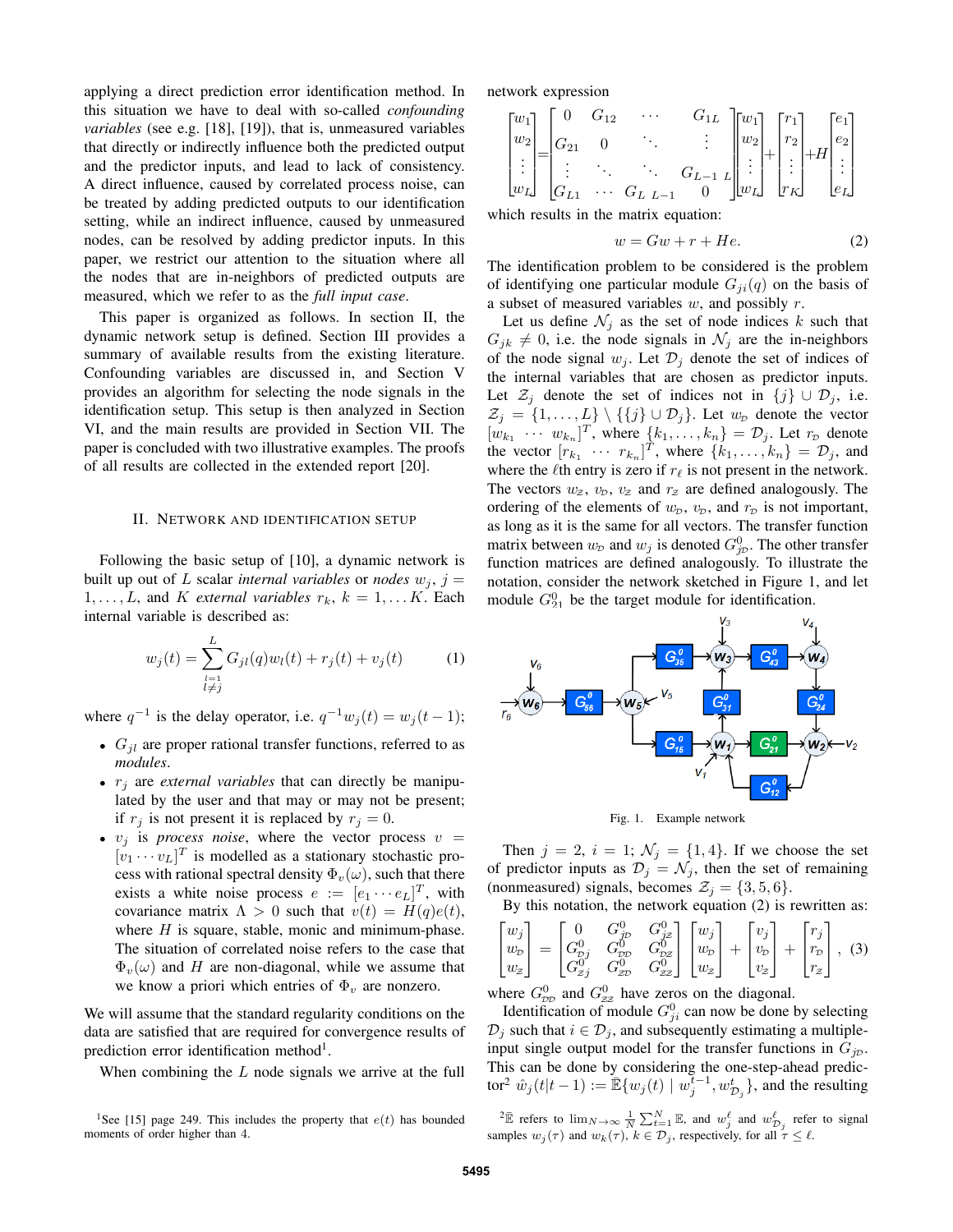prediction error ([15])  $\varepsilon_j(t, \theta) = w_j(t) - \hat{w}_j(t|t-1, \theta)$ , leading to

$$
\varepsilon_j(t,\theta) = H_j(\theta)^{-1}[w_j - \sum_{k \in \mathcal{D}_j} G_{jk}(\theta)w_k - r_j] \tag{4}
$$

where arguments  $q$  and  $t$  have been dropped for notational clarity, and  $H_i$  is a scalar noise model for the disturbance  $v_j(t)$ . The parameterized transfer functions  $G_{jk}(\theta)$ ,  $k \in \mathcal{D}_j$ and  $H_j(\theta)$  are estimated by minimizing the sum of squared (prediction) errors:  $V_j(\theta) = \frac{1}{N} \sum_{t=0}^{N-1} \varepsilon_j^2(t,\theta)$ , where N is the length of the data set. We refer to this identification method as the *direct method*, [10]. Let  $\hat{\theta}_N$  denote the minimizing argument of  $V_j(\theta)$ .

#### III. AVAILABLE RESULTS

The following results are available from previous work:

- When  $\mathcal{D}_j$  is chosen equal to  $\mathcal{N}_j$  and noise  $v_j$  is uncorrelated to all  $v_k$  that have a path to  $w_j$ , then  $G_{ji}^0$ can be consistently estimated in a MISO setup, provided that there is enough excitation in the predictor input signals, see [10].
- When  $\mathcal{D}_j$  is a subset of  $\mathcal{N}_j$ , confounding variables<sup>3</sup> can occur in the estimation problem, and these have to be taken into account in the choice of  $\mathcal{D}_i$  in order to arrive at consistent estimates of  $G_{ji}^0$ , see [17]. This situation has been analyzed for uncorrelated disturbances only, i.e.  $\Phi_v$  being diagonal.
- In [19] relaxed conditions for the previous situation have been formulated, while still staying in the context of MISO identification with  $\Phi_v$  being diagonal. This is particularly done by choosing additional predictor input signals that are not in  $\mathcal{N}_j$ , i.e. that are no in-neighbors of the output  $w_i$  of the target module.
- Irrespective of noise correlations, an indirect/two-stage identification method can be used to arrive at consistent estimates of  $G_{ji}^0$ , if particular conditions on  $\mathcal{D}_j$  are satisfied, [10], [17], [13]. However the drawback of indirect methods is that they do not allow for a maximum likelihood analysis, i.e. they will not lead to minimum variance results.

The step that we would like to make in this paper, is to go beyond consistency properties, and to formulate an identification setup that leads to Maximum Likelihood properties, and thus also minimum variance properties, of the estimated module, for the situation that the disturbance signals can be correlated, i.e.  $\Phi_v$  not necessarily being diagonal. This requires a more careful treatment and modelling of the noise that is acting on the different node signals. In [18] a twonode example network has been studied, which has led to the following two suggestions:

- confounding variables can be dealt with by modelling correlated disturbances on the node signals, and
- this can be done by moving from a MISO identification setup to a MIMO setup.

These suggestions are being worked out in the current paper, and, as a first step in this analysis, we will stay in the situation of "full input modeling", meaning that for every node signal that is included as a predicted output we will include all in-neighbors in the network as predictor input. We will first present an example to explain the mechanism.

*Example 1:* Consider the network sketched in Figure 1, and let module  $G_{21}$  be the target module for identification. If the node signals  $w_1$ ,  $w_2$  and  $w_4$  can be measured, then a two-input one-output model with inputs  $w_1, w_4$  and output  $w_2$  will (under the appropriate conditions) lead to a consistent estimate of  $G_{21}$  and  $G_{24}$ , provided that the disturbance signal  $v_2$  is uncorrelated to the signals  $v_1$  and  $v_4$ . However if e.g.  $v_4$  and  $v_2$  are dynamically correlated, then consistency is lost for this approach. A solution is then to include  $w_4$  in the set of predicted outputs, and by adding node signal  $w_3$ as predictor input for  $w_4$ . We then combine predicting  $w_2$ on the basis of  $(w_1, w_4)$  with predicting  $w_4$  on the basis of  $w_3$ . The correlation between  $v_2$  and  $v_4$  is then covered by modelling a  $2 \times 2$  non-diagonal noise model of the joint process  $(v_2, v_4)$ .

In the next sections we will formalize the procedure as sketched in Example 1 for general networks.

## IV. CONCEPTS AND NOTATION

*Definition 1 (confounding variable):* Consider a dynamic network defined by

$$
w = Gw + He + r \tag{5}
$$

with  $cov(e) = I$ , and consider the graph related to this network, with node signals w and e. Let  $w_x$  and  $w_y$  be two subsets of measured node signals in  $w$ , and let  $w_z$  be the set of unmeasured node signals in  $w$ .

Then a noise component  $e_\ell$  in e is a *confounding variable for the estimation problem*  $w_x \rightarrow w_y$ , if in the graph there exist simultaneous paths<sup>4</sup> from  $e_\ell$  to node signals  $w_k, k \in \mathcal{X}$ and  $w_n, n \in \mathcal{Y}$ , while these paths are either direct<sup>5</sup> or only run through nodes that are in  $w_z$ .

We will denote  $w<sub>y</sub>$  as the node signals in w that serve as predicted outputs, and  $w<sub>D</sub>$  as the node signals in w that serve as predictor inputs. Next we decompose  $w_y$  and  $w_p$  in disjoint sets according to:  $\mathcal{Y} = \mathcal{Q} \cup \{o\}$ ;  $\mathcal{D} = \mathcal{Q} \cup \mathcal{A} \cup \mathcal{B}$ where  $w_{\mathcal{Q}}$  are the node signals that are common in  $w_{\mathcal{Y}}$  and  $w_{\mathcal{D}}$ ;  $w_o$  is the output  $w_j$  of the target module; if  $j \in \mathcal{Q}$ then  $\{o\}$  is void;  $A \subset \mathcal{N}_v$  and  $\mathcal{B} \not\subset \mathcal{N}_v$ , to be specified later on. In this situation the measured nodes will be  $w_{\text{D}\cup\text{Y}}$ and the unmeasured nodes  $w_z$  will be determined by the set  $\mathcal{Z} = \mathcal{L} \setminus \{ \mathcal{D} \cup \mathcal{Y} \}$ , where  $\mathcal{L} = \{1, 2, \dots L \}$ . There can exist two types of confounding variable namely *direct and indirect confounding variable*. For *direct confounding variables* the simultaneous paths mentioned in the definition are both *direct paths*, while in all other cases we refer to the confounding variables as *indirect confounding variables*.

<sup>&</sup>lt;sup>3</sup>A confounding variable is an unmeasured variable that induces correlation between the input and output signal of an estimation problem. [21]. A formal definition follows in Definition 1.

<sup>&</sup>lt;sup>4</sup>A simultaneous path from  $e_1$  to node signal  $w_1$  and  $w_2$  implies that there exist a path from  $e_1$  to  $w_1$  as well as from  $e_1$  to  $w_2$ .

<sup>&</sup>lt;sup>5</sup>A direct path from  $e_1$  to node signal  $w_1$  implies that there exist a path from  $e_1$  to  $w_1$  which do not pass through nodes in  $w$ .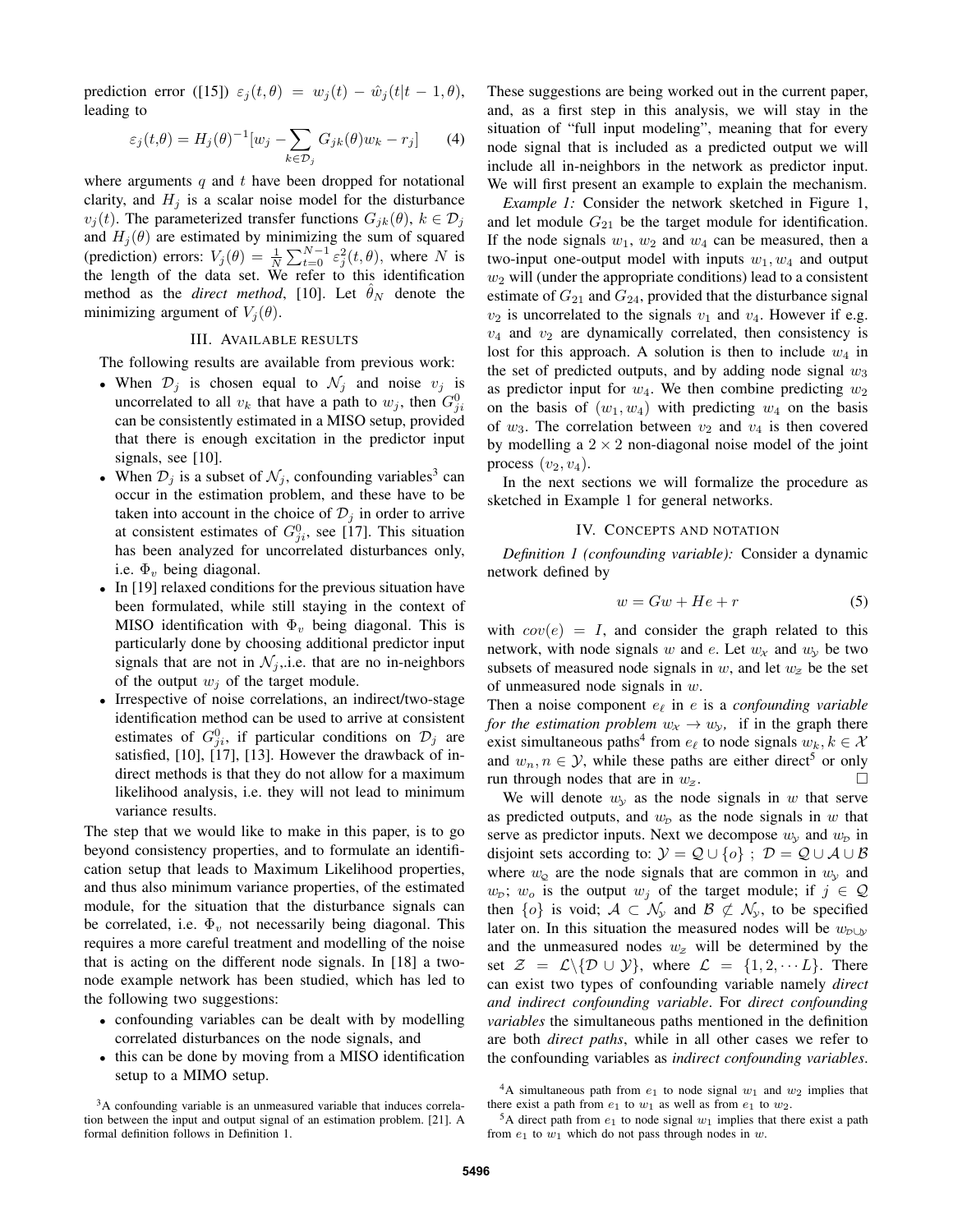

Fig. 2. A simple network with 3 nodes  $w_1, w_2, w_3$  and unmeasured noise sources  $e_1$ ,  $e_2$  and  $e_3$ .  $G_{12}$  is the target module to be identified.

For example, in the network as shown in Figure 2 with  $\mathcal{D} = \{2\}, \mathcal{Y} = \{1\}$  and  $\mathcal{Z} = \{3\}$ , for the estimation problem  $w_2 \rightarrow w_1$ ,  $e_2$  is a *direct confounding variable* since it has a simultaneous path to  $w_1$  and  $w_2$  where both the paths are *direct paths*. Meanwhile  $e_3$  is an *indirect confounding variable* since it has a simultaneous path to  $w_1$  and  $w_2$  where one of the path is an unmeasured path<sup>6</sup>.

## V. ALGORITHM FOR SIGNAL SELECTION: FULL INPUT CASE

In order to arrive at an appropriate identification setup we will take the following strategy:

- We start by constructing sets  $Q$  and  $A$  in such a way that all w-in-neighbors of  $w_y$  are included in  $w_{\phi \cup A}$  and that all disturbance terms  $v_k, k \in A$  are uncorrelated to disturbance terms  $v_{\ell}, \ell \in \mathcal{Y}$ . In this way we handle the direct confounding variables.
- Then we choose  $w_B$  as a subset of nodes that are not in  $w_y$  nor in  $w_{\mathcal{A}}$ . This set needs to be introduced to deal with the indirect confounding variables, and will be further specified in Section VII.
- Finally, we define the identification setup as the estimation problem  $w_{\mathcal{D}} \to w_{\mathcal{Y}}$ .

The conditions that need to be imposed on the selection of  $w<sub>8</sub>$  in order to arrive at attractive properties of the estimation results, will be the main subject of analysis in this paper.

The following algorithm formalizes the procedure as indicated above.

### Algorithm A

- 1) Select target module  $G_{ji}$
- 2) Include  $j$  in the index set  $\mathcal Y$  of node variables that are to be predicted.
- 3) For every element x of  $\mathcal{Y}$ :
	- a) For every  $k \in \mathcal{N}_x$ :
		- include  $k$  in  $\mathcal{D}$ , and
		- if  $v_k$  is correlated with any  $w_\ell, \ell \in \mathcal{Y}$ , then include  $k$  in  $\mathcal{Y}$ ;
	- b) If  $Y$  has changed, start step 3 from the beginning again.
- 4) Determine  $Q$  as the intersection of  $Y$  and  $D$ ;
- 5) If  $j \notin Q$  then set  $w_0 = w_j$ , else  $w_0$  is void;
- 6) Determine  $A = \mathcal{D} \backslash \mathcal{Q}$ ;
- 7) Make a selection  $\beta$  of node signals that are not in  $\mathcal Y$ and not in A.

When this algorithm finishes, then the set  $Y$  contains the index set of to be predicted node variables, while for each predicted node variable  $x$  in this set, the set of predictor inputs is  $\mathcal{N}_x$ .

#### VI. MIMO IDENTIFICATION SETUP

On the basis of the decomposition of node signals as defined in the previous section we are going to rewrite the system's equations (5) in the following structured form:

$$
\begin{bmatrix} w_{\mathcal{Q}} \\ w_{o} \\ w_{\mathcal{B}} \\ w_{\mathcal{A}} \\ w_{\mathcal{Z}} \end{bmatrix} = \begin{bmatrix} G_{\mathcal{Q}\mathcal{Q}} & G_{\mathcal{Q}\mathcal{O}} & G_{\mathcal{Q}\mathcal{B}} & G_{\mathcal{Q}\mathcal{A}} & G_{\mathcal{Q}\mathcal{Z}} \\ G_{\mathcal{Q}\mathcal{Q}} & G_{\mathcal{Q}\mathcal{O}} & G_{\mathcal{B}\mathcal{B}} & G_{\mathcal{Q}\mathcal{A}} & G_{\mathcal{Z}\mathcal{Z}} \\ G_{\mathcal{R}\mathcal{Q}} & G_{\mathcal{A}\mathcal{O}} & G_{\mathcal{A}\mathcal{B}} & G_{\mathcal{A}\mathcal{A}} & G_{\mathcal{A}\mathcal{Z}} \\ G_{\mathcal{A}\mathcal{Q}} & G_{\mathcal{Z}\mathcal{O}} & G_{\mathcal{Z}\mathcal{B}} & G_{\mathcal{Z}\mathcal{A}} & G_{\mathcal{Z}\mathcal{Z}} \end{bmatrix} \begin{bmatrix} w_{\mathcal{Q}} \\ w_{o} \\ w_{s} \\ w_{s} \\ w_{z} \end{bmatrix} + He \quad (6)
$$

where we make the notation agreement that the matrix  $H$ is not necessarily monic, and the scaling of the white noise process e is such that  $cov(e) = I$ . Without loss of generality, we can assume  $r = 0$  for the sake of brevity.

If we follow Algorithm A for the signal selection then we satisfy the following assumption.

*Assumption 1:* All w-in-neighbours of  $w_y$  are collected in  $w_{\text{Q} \cup A}$ , and all disturbance signals  $v_A$  are uncorrelated to  $v_y$ .

*Proposition 1:* Under the conditions of Assumption 1 it follows that in (6), (a)  $G_{\text{QZ}} = G_{\text{QZ}} = G_{\text{QB}} = G_{\text{QB}} = 0$ ; (b)  $G_{oo} = 0$ ; (c) If  $w_o$  is present then  $G_{\varphi o} = 0$ .

*Proposition 2:* Under the conditions of Assumption 1, the system equations for the measured variables  $w_D \cup w_y$  can be written as

$$
\begin{bmatrix} w_{\mathcal{Q}} \\ w_{o} \\ w_{\mathcal{B}} \\ w_{\mathcal{A}} \end{bmatrix} = \begin{bmatrix} G_{\infty} & 0 & 0 & G_{\infty A} \\ G_{\infty} & 0 & 0 & G_{\infty A} \\ G_{\infty} & G_{\infty} & G_{\infty} & G_{\infty A} \\ G_{\mathcal{A}\mathcal{Q}} & G_{\mathcal{A}o} & G_{\mathcal{A}\mathcal{B}} & G_{\mathcal{A}A} \end{bmatrix} \begin{bmatrix} w_{\mathcal{Q}} \\ w_{o} \\ w_{b} \\ w_{\mathcal{A}} \end{bmatrix} + \breve{H}e. \tag{7}
$$

In the sequel we are going to formulate conditions on the choice of node variables in  $w_B$ , such that the systems equations for the output variables in  $w_y$  can be written as

$$
\underbrace{\begin{bmatrix} w_{\mathcal{Q}} \\ w_{\mathcal{Q}} \end{bmatrix}}_{w_{\mathcal{Y}}} = \underbrace{\begin{bmatrix} \bar{G}_{\mathcal{Q}\mathcal{Q}}^{0} & \bar{G}_{\mathcal{Q}\mathcal{S}}^{0} & \bar{G}_{\mathcal{Q}\mathcal{A}}^{0} \\ \bar{G}_{\mathcal{Q}\mathcal{Q}}^{0} & \bar{G}_{\mathcal{Q}\mathcal{A}}^{0} \end{bmatrix}}_{\bar{G}^{0}} \underbrace{\begin{bmatrix} w_{\mathcal{Q}} \\ w_{\mathcal{S}} \end{bmatrix}}_{w_{\mathcal{D}}} + \underbrace{\begin{bmatrix} \bar{H}_{\mathcal{Q}\mathcal{Q}}^{0} & \bar{H}_{\mathcal{Q}\mathcal{Q}}^{0} \\ \bar{H}_{\mathcal{Q}\mathcal{Q}}^{0} & \bar{H}_{\mathcal{Q}\mathcal{Q}}^{0} \end{bmatrix}}_{\bar{H}^{0}} \underbrace{\begin{bmatrix} \xi_{\mathcal{Q}} \\ \xi_{\mathcal{Q}} \end{bmatrix}}_{\mathcal{S}} \qquad (8)
$$

with  $\xi_{\text{Q}}$  and  $\xi_{\text{o}}$  white noise processes with dimensions conforming to  $w_{\mathcal{Q}}$  and  $w_o$ , respectively, with  $cov(\xi_y) = \Lambda$ and with  $\bar{H}^0$  being monic, stable and stably invertible. In the situation of a network system with the system's equations as in (8) we can set up a predictor model based on a parametrized model set determined by  $\mathcal{M}$  :=  $\{(\bar{G}(\theta), \bar{H}(\theta), \bar{\Lambda}(\theta)), \theta \in \Theta\}$ , while the actual data generating system is represented by  $S = (G(\theta_o), H(\theta_o), \bar{\Lambda}(\theta_0)).$ The corresponding identification problem is defined by considering the one-step-ahead prediction of  $w_y$ , according to  $\hat{w}_y(t|t-1) := \mathbb{E}\{w_y(t) \mid w_y^{t-1}, w_p^t\}$ , where  $w_p^t$  denotes the past of  $w_p$ , i.e.  $\{w_p(k), k \leq t\}$ . The resulting prediction error  $\varepsilon(t, \theta) := w_{\nu}(t) - \hat{w}_{\nu}(t|t-1; \theta)$  then becomes:

$$
\varepsilon(t,\theta) = \bar{H}(q,\theta)^{-1} \left[ w_{\mathcal{Y}}(t) - \bar{G}(q,\theta) w_{\mathcal{D}}(t) \right],\qquad(9)
$$

and the weighted least squares identification criterion

$$
\hat{\theta}_N = \arg\min_{\theta} \frac{1}{N} \sum_{t=0}^{N-1} \varepsilon^T(t, \theta) W \varepsilon(t, \theta), \qquad (10)
$$

<sup>&</sup>lt;sup>6</sup>An unmeasured path is a path that runs through nodes in  $w_z$  only. Analogously, we can define unmeasured loop through a node  $w_i$ .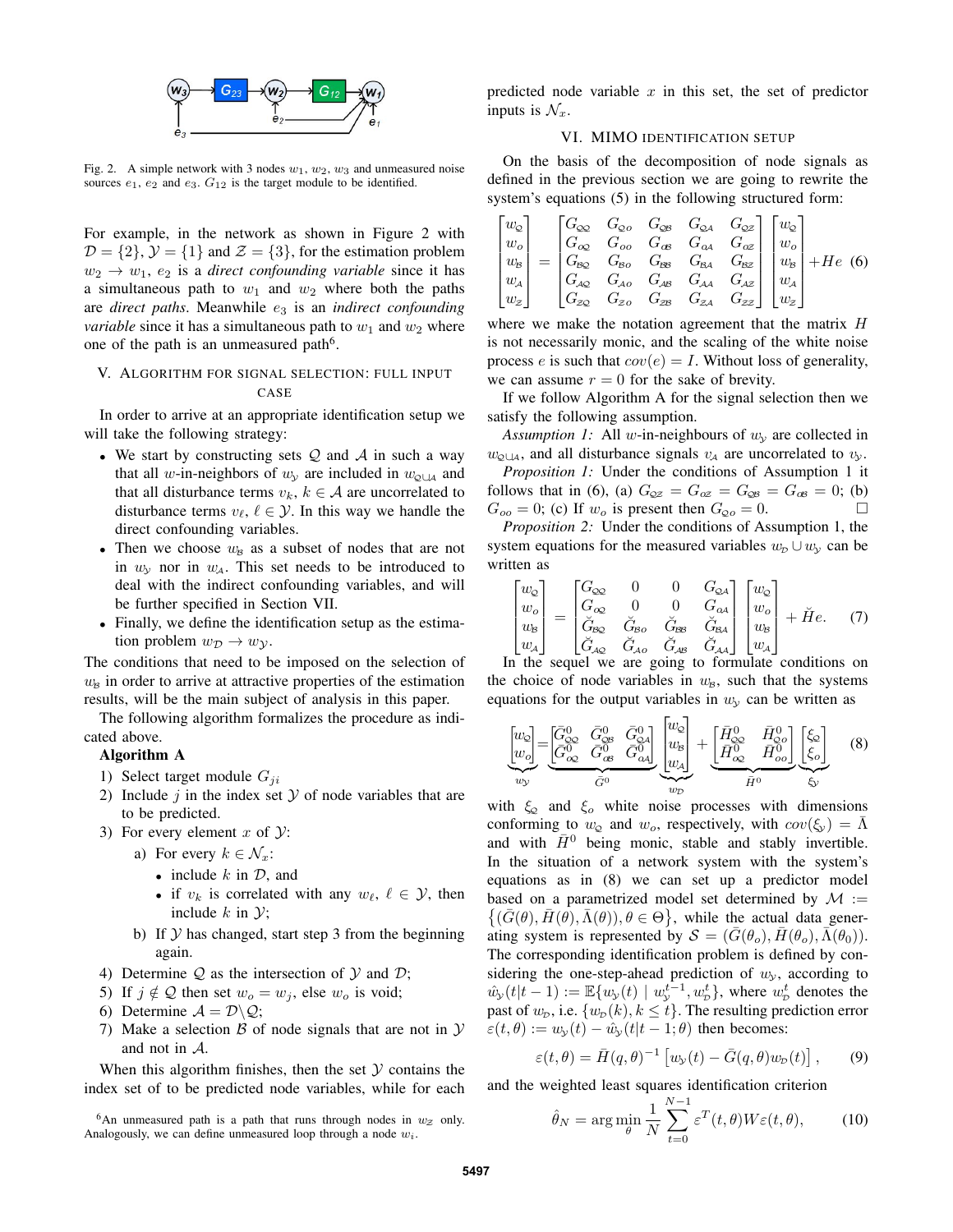with  $W$  any positive definite weighting matrix. This parameter estimate then leads to an estimated subnetwork  $G_{\text{YD}}(q, \theta_N)$ , with the estimated target module  $G_{ii}(q, \theta_N)$  as a component of this.

## VII. MAIN RESULTS

First we will formulate conditions for the selection of the blocking node variables  $w_B$ , that will allow to derive consistent identification results next.

*Property 1:* Let the node signals  $w_B$  be chosen to satisfy the following properties:

- 1) If, in the original network (6), there are no confounding variables for the estimation problem  $w_A \rightarrow (w_\text{o}, w_\text{o}),$ then B is void implying that  $w_B$  is not present;
- 2) If, in the original network (6), there are confounding variables for the estimation problem  $w_{\mathcal{A}} \rightarrow (w_{\mathcal{Q}}, w_o)$ , then all of the following conditions are satisfied:
	- a. For any confounding variable for the estimation problem  $w_{\mathcal{A}} \rightarrow (w_{\mathcal{Q}}, w_o)$ , the paths from the confounding variable to a node signal  $w<sub>A</sub>$  is blocked by a node signal in  $w_B$ , where the paths are either direct or unmeasured;
	- b. For every simultaneous path from any  $e_k$  in  $e$  to node signals in  $w_B$  and  $w_A$ , at least one of the paths should pass through nodes in  $w_{\mathcal{L}\setminus\mathcal{Z}}$ . Alternatively formulated: the nonmodelled disturbances on  $w_B$ and  $w_A$  are uncorrelated;
	- c. There are no direct or unmeasured paths from  $w_i$ to node variables in  $w_{\beta}$ ;
	- d. There are no direct or unmeasured paths from  $w_i$ to node variables in  $w_8$ .

Next we can formulate the main consistency result of this paper.

*Theorem 1:* Consider a (MIMO) network identification setup with predictor inputs  $w<sub>D</sub>$  and predicted outputs  $w<sub>y</sub>$ , satisfying the conditions of Assumption 1 (full input case). Then a prediction error identification method according to (9)-(10), applied to a parametrized model set  $M$  will provide a consistent estimate of the target module  $G_{ji}^0$ , if

- 1) M is chosen to satisfy  $S \in \mathcal{M}$ ;
- 2) The blocking node signals  $w_B$  are chosen to satisfy Property 1;
- 3)  $\Phi_{\kappa}(\omega) > 0$  for a sufficiently high number of frequencies, where  $\kappa(t) := \begin{bmatrix} w_{\scriptscriptstyle D}^\top & \xi_{\scriptscriptstyle Q}^\top & w_o \end{bmatrix}^\top$ ;
- 4) All the elements in  $G_{QQ}$ ,  $G_{QA}$ ,  $G_{QQ}$ ,  $G_{\alpha A}$  are strictly proper (or) all existing paths/loops from  $w_{\mathcal{Q}}, w_o, w_B$  to  $w_{\mathcal{Q}}$  and from  $w_{\mathcal{Q}}, w_o, w_{\mathcal{B}}$  to  $w_o$  have at least a delay.  $\Box$

Conditions 1,2,4 are (generalizations of) the typical consistency conditions for closed-loop and networked systems [10]. There are typically two major conditions for arriving at consistency of the target module  $G_{ji}$ : one needs to be able to deal with the confounding variables through the selection of an appropriate set of (blocking) node variables  $w<sub>B</sub>$  that is included as predictor input, and there should be enough excitation present in the node signals. Note that this excitation condition may require that there are external excitation signals present at some locations, see also [22]. Note that since we are using a direct method for identification, the signals  $r$  are not directly used in the predictor model, although they serve the purpose of providing excitation in the network.

Since in the result of Theorem 1 we arrive at white innovation signals, the result can be extended to formulate Maximum Likelihood properties.

*Theorem 2:* Consider the situation of Theorem 1, and let the conditions for consistency be satisfied. Let  $\xi_{\nu}$  be normally distributed, and let  $\bar{\Lambda}(\theta)$  be parametrized independently from  $\overline{G}(\theta)$  and  $\overline{H}(\theta)$ . Then, under zero initial conditions, the Maximum Likelihood estimate of  $\theta^0$  is

$$
\hat{\theta}_N^{ML} = \arg\min_{\theta} \det \left( \frac{1}{N} \sum_{t=1}^N \varepsilon(t, \theta) \varepsilon^T(t, \theta) \right) (11)
$$

$$
\Lambda(\hat{\theta}_N^{ML}) = \frac{1}{N} \sum_{t=1}^N \varepsilon(t, \hat{\theta}_N^{ML}) \varepsilon^T(t, \hat{\theta}_N^{ML}).
$$
\n**Proof:** Can be shown by following a similar reasoning as

in Theorem 1 of [6].  $\Box$ 

## VIII. EXAMPLES

In this section we will apply the developed local module identification methodology to two examples of dynamic networks. First we will consider the dynamic network in example 1 where  $v_2$  and  $v_4$  are mutually correlated while the other disturbance signals are uncorrelated with these and with each other. The target of identification is module  $G_{21}$ , and all node signals are available for measurements. Using the identification method developed in this paper, we first select the signals  $w_0, w_0, w_4$  using the algorithm A. Since  $v_2$  and  $v_4$  are correlated we choose them both as outputs. Consequently,  $w_1$ ,  $w_3$  and  $w_4$  are chosen as inputs, so that

$$
\mathcal{Y} = \{2, 4\} \quad ; \quad \mathcal{D} = \{1, 4, 3\} \tag{13}
$$

$$
\mathcal{Q} = \mathcal{Y} \cap \mathcal{D} = \{4\} \quad ; \quad \mathcal{A} = \mathcal{D} \backslash \mathcal{Q} = \{1, 3\} \quad (14)
$$

$$
w_o = w_2. \tag{15}
$$

For the selection of  $w_B$ , according to Property 1, we need to check the presence of confounding variables. Since all disturbance terms  $v_k, k \in \mathcal{Z} \cup \mathcal{A}$  are uncorrelated to all disturbance terms  $v_l, l \in \mathcal{Y}$ , there are no confounding variables for the estimation problem  $w_A \rightarrow (w_\phi, w_\phi)$ . Therefore  $w_\beta$  is void. Now we have the predictor inputs  $w<sub>D</sub>$  and the predicted outputs  $w<sub>y</sub>$  for the MIMO identification setup that will satisfy the essential conditions of Theorems 1 and 2.

*Example 2:* Consider the network sketched in Figure 3, and let module  $G_{12}$  be the target module for identification. The disturbance correlation structure in the network is presented in Figure 3 with modules in red indicating the noise dynamics.

The direct method using a MISO predictor, as addressed in [10], does not provide a consistent estimate of  $G_{12}$  since the disturbance term  $v_1$  is correlated with  $v_2$  as well as  $v_3$  and therefore we resort to the identification framework developed in this paper. Similar to the previous example, the first step will be selection of  $w_{\mathcal{Q}}, w_o, w_A$  using the algorithm A.

First we select  $w_1$  as output and  $w_2$  and  $w_3$  as inputs. Since  $v_2$  and  $v_3$  are correlated with  $v_1$ , both  $w_2$  and  $w_3$